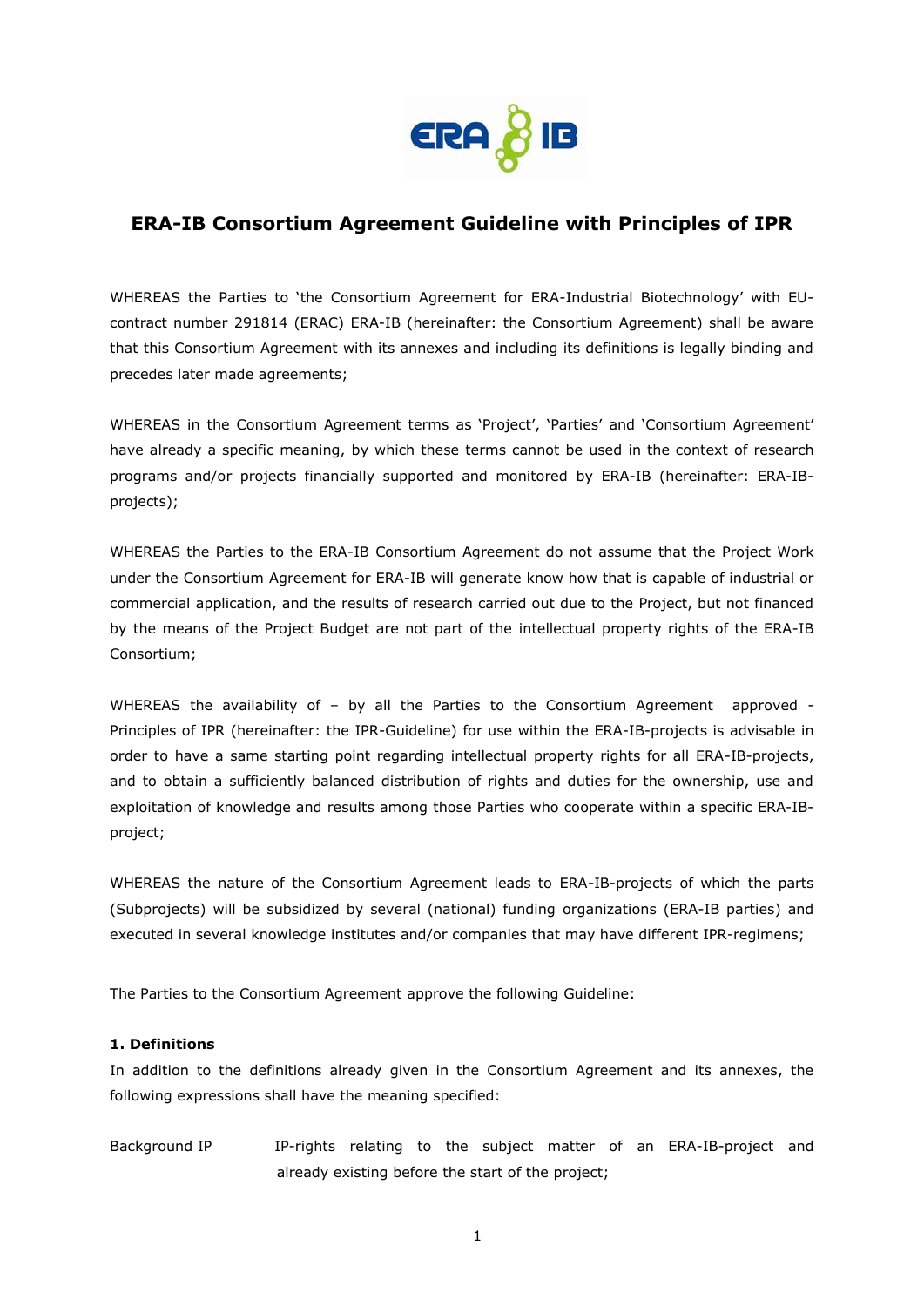| <b>Collaborators</b> | the parties that are entitled to get the grant and that shall jointly execute |
|----------------------|-------------------------------------------------------------------------------|
|                      | the activities under a specific ERA-IB-project;                               |
| EB                   | the Executive Board of ERA-IB;                                                |
| ERA-IB-CA            | a consortium agreement concluded at the start of each ERA-IB-project          |
|                      | between the Collaborators;                                                    |
| ERA-IB-project       | any research program or project financially supported and monitored by        |
|                      | ERA-IB;                                                                       |
| Foreground IP        | IP-rights generated in or arising out of an ERA-IB-project;                   |
| Patent               | any and all patents and patent applications, including all related patents    |
|                      | anywhere in the world or claiming priority there from;                        |
| <b>Results</b>       | the results, conclusions and findings of an ERA-IB-project;                   |
| Subproject           | Part of an ERA-IB-project, executed by one (or more) Collaborator(s),         |
|                      | funded by one of the funding organizations.                                   |

### **2. Provisions**

The provisions of the articles 3, 4 and 8 are binding, whereas the provisions of the articles 5, 6 and 7 shall be considered as supplementary guidelines which may be deviated from. If no deviations are to be agreed, these Articles 5, 6 and 7 should be applied as the default.

#### **3. Ownership and protection of Results**

The Results shall be the property of the Collaborator who has generated it. This party shall ensure that the ownership, title and all the intellectual property rights in any Results generated by its staff or its subcontractors are transferred or assigned to this party with law or under separate agreements on transfer. In the situation that a Collaborator works together with a research organisation that is not entitled to get the grant, but that is paid by the Collaborator, a participation in the property rights on the results generated by the research organisation and further mutual arrangements in this respect can then be formulated amongst the partners involved.

If a Result has been generated together (joint invention), the Collaborators have a joint ownership unless otherwise agreed. If possible, the shares of ownership should reflect the contribution to the Result. If the contribution to the Result cannot be ascertained or there is a disagreement about the shares of ownership of some Collaborators, these Collaborators have full right to the joint ownership of these shares. Joint owners shall agree separately on the management of the joint ownership.

The leaders of the Subprojects within the same ERA-IB-project inform each other about the IPRregimen applicable on their Subprojects timely before the start of that project. In case the leader of a Subproject is of the opinion that the IPR-regimen applicable on (an) other Subproject(s) will be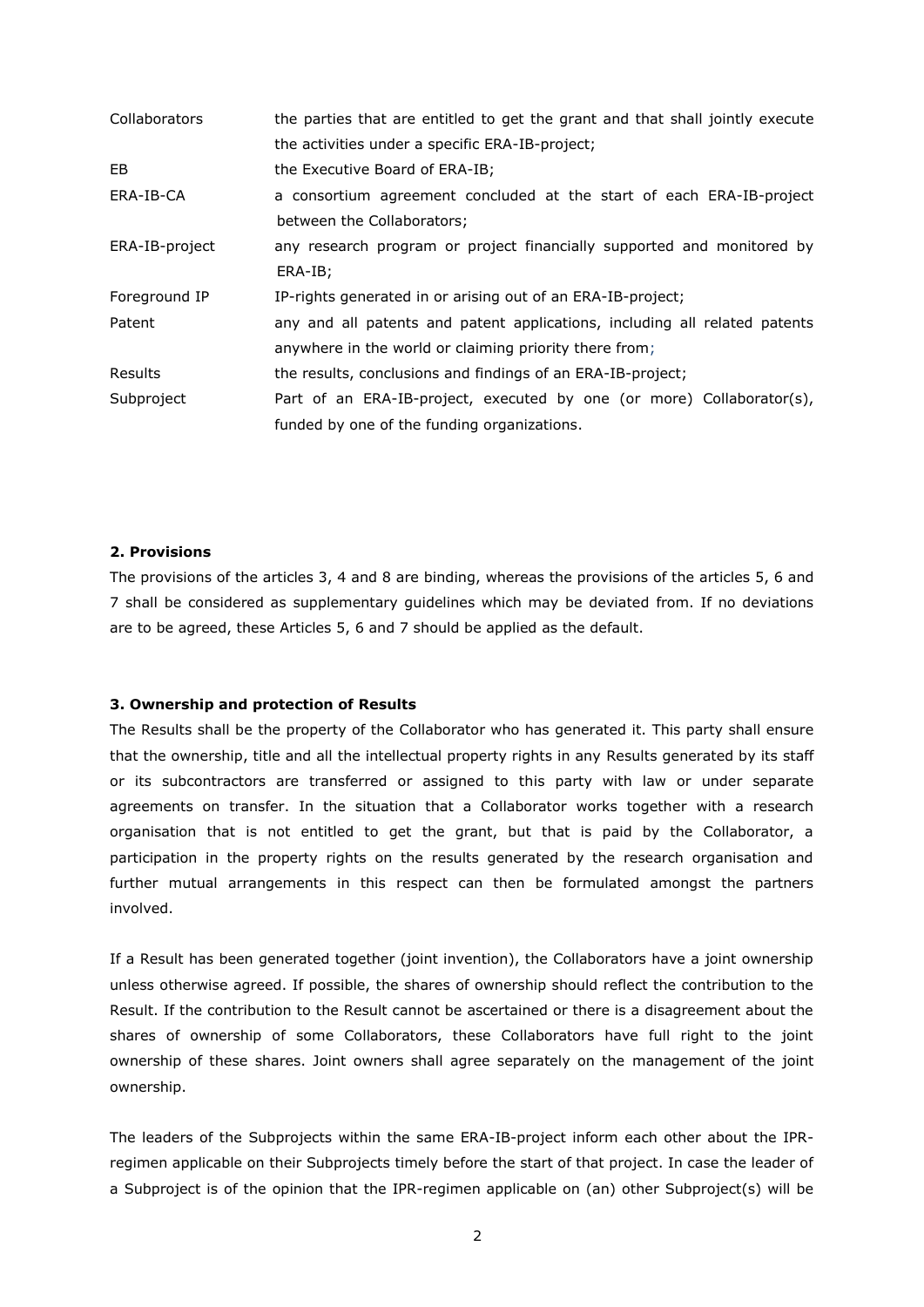harmful for the performance of the activities within his/her own Subproject, this project leader shall communicate this to the leader(s) of the concerned Subproject(s). The project leaders involved shall then gear the different IPR-regimens to one another and send the text of the adapted IPRregimens to the project leaders not involved.

The owner(s) of the Results shall, where these Results are capable of industrial or commercial application, provide for its adequate and effective protection, in conformity with all relevant legal provisions. None of the other Collaborators shall interfere with obtaining this protection (e.g. postponing publishing). Where the Results are owned by more than one Collaborator, they shall agree in good faith on the modalities of the protection to the benefit of all owners.

## **4. The ERA-IB-CA**

Each ERA-IB-CA shall contain the following IPR arrangements:

- 1. List of Background IP according to the provisions of section 5;
- 2. Ownership of the Results, where needed and in accordance to the provisions of section 6;
- 3. Utilization plan, particularly arranging the use of the Foreground IP in accordance to the provisions of section 7;
- 4. Information procedure(s) to inform each other timely on inventions, patent strategies, and use of Background- and Foreground IP beyond the ERA-IB-project;
- 5. Confidentiality and dissemination provisions supplementary to the articles 9 and 10 of the Consortium Agreement and section 7 of this Guideline.

Participation in an ERA-IB-project does not justify any claim for use of Background- or Foreground IP royalty-free beyond that project.

Compensation paid for intellectual property rights in the context of ERA-IB-projects shall be set in a transparent and objective way referring generally accepted market conditions. Any contribution of a Collaborator to a specific ERA-IB-project may be considered as a deduction to due compensation within that project.

# **5. Use of Background IP**

Before the start of an ERA-IB-project the Collaborators will draw up a list of all their Background IP involved. This list shall also contain all relevant information about the ownership restrictions of this IP as well as the terms and conditions for use thereof during and after the ERA-IB-project. Use of Background IP belonging to other Collaborators cannot be claimed unless recorded in meant list.

Collaborators shall have a royalty-free non-exclusive access right to the use of Background IP included in the list of an ERA-IB-project where this Background IP is reasonably required to perform their own activities within that project.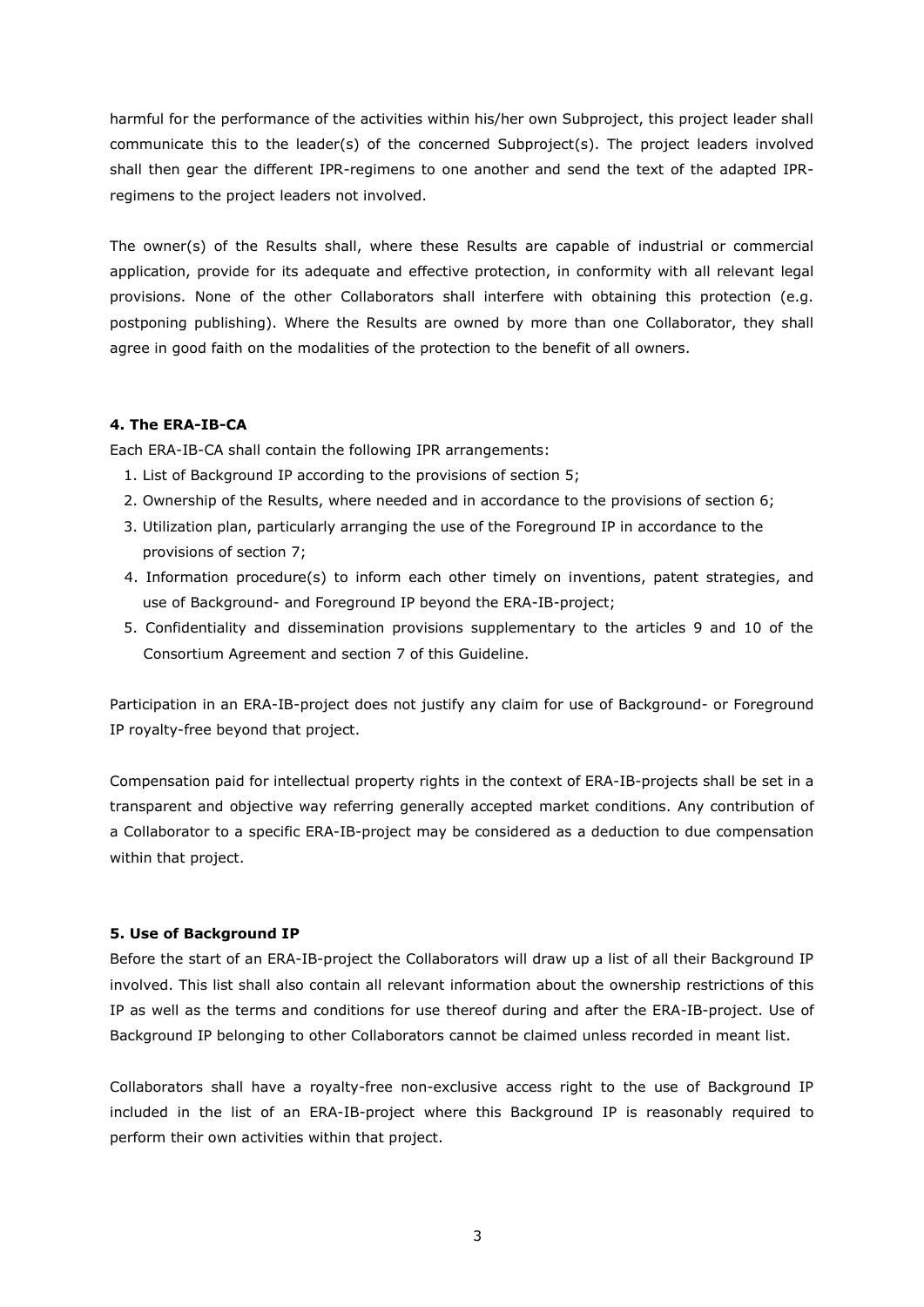Transfer of listed Background IP after approval of this list by the Collaborators involved cannot infringe their rights on that Background IP without their explicit written approval.

Where Background IP is desirable for own internal commercial use of a Collaborator, access to this IP on its written request shall not unreasonably be withhold or supplied under unfair terms.

## **6. Disclosure and use of Foreground IP**

The owner(s) of Foreground IP shall disclose this IP as soon as possible to the ERA-IB Office that forwards the disclosed information to all other Collaborators.

The owner of disclosed Foreground IP shall grant non-transferable and non-exclusive, royalty-free access rights to this IP to any of the other Collaborators upon written request where such IP is reasonably required to undertake any activity under an ERA-IB-project.

Unless otherwise agreed, the public research organizations shall have a non-exclusive right to use the disclosed Foreground IP for further research and for educational purposes royalty-free.

Other Collaborators than public research organizations shall have the right to negotiate of the use of the Foreground IP beyond the ERA-IB-project for reasonable period of time (= right to primary negotiation).

Unless otherwise agreed, for jointly owned Foreground the default regime shall apply that: a. Each joint owner may grant non-exclusive licences to third parties;

b. Prior notice should apply;

c. When transferring Results to commercial use, a fair and reasonable compensation should be paid to all the other joint owners.

# **7. Confidentiality and dissemination**

The Collaborators shall agree on confidentiality having due regard to each others trade secrets. Each Collaborator within an ERA-IB-project shall maintain adequate procedures to protect any confidential information of the other Collaborators which was made accessible to them.

Procedures and rules of dissemination shall be agreed before the start of each ERA-IB-project. All dissemination of Results shall be conducted in the manner that the objectives of the ERA-IB-project concerned will be obtained best.

# **8. Dispute resolution**

Unless otherwise agreed, the Collaborators within an ERA-IB-project shall try to negotiate the solution whenever a conflict occurs